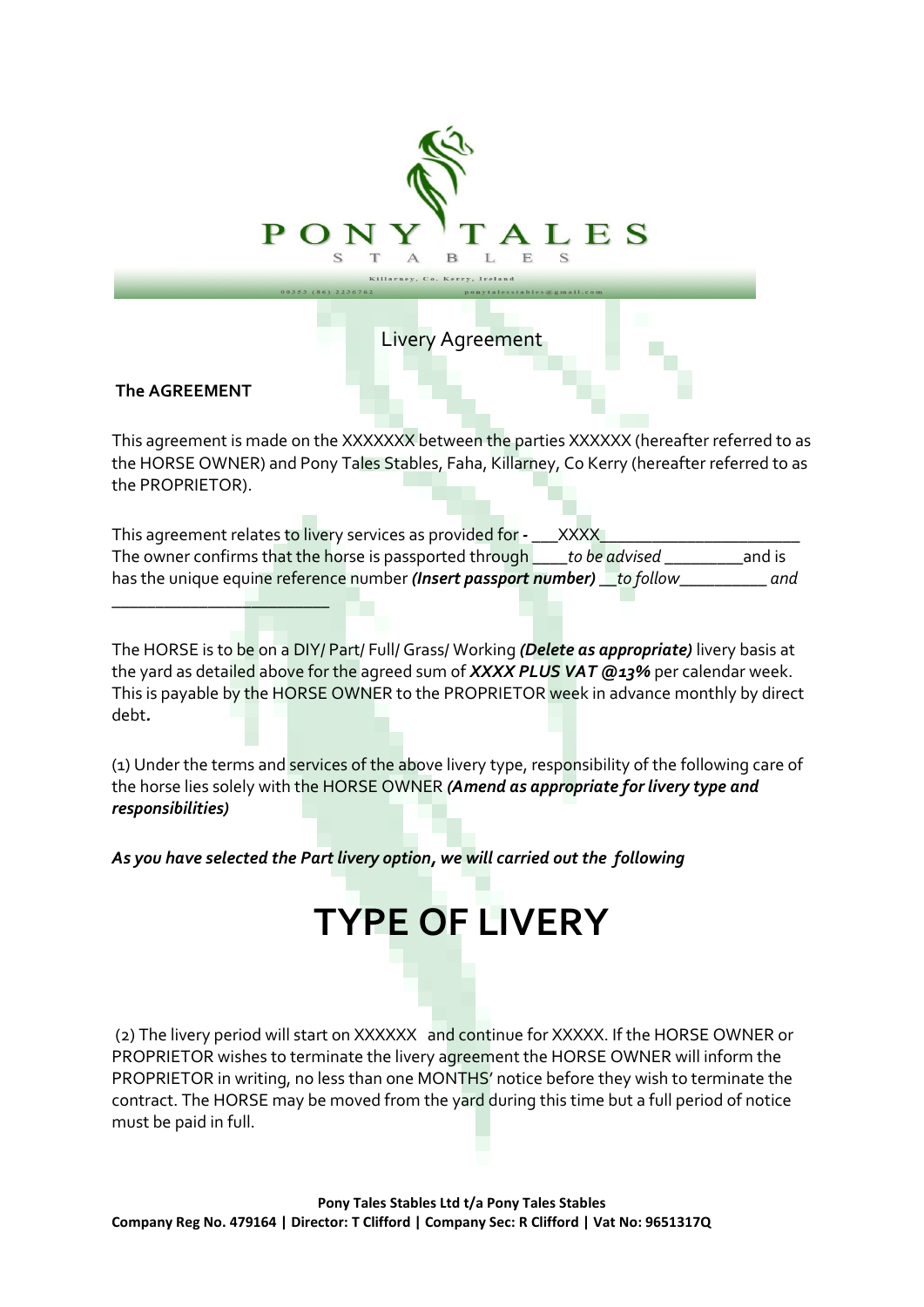(3) In the event that livery fees go unpaid for more than one month after monies are first due the PROPRIETOR reserves the right to sell the horse or items of tack in order to recoup costs as long as the HORSE OWNER is notified in writing of the intention to sell at least 7 days before the date of sale. From the monies received from the sale of the Horse, the Yard may retain such sums as cover of any unpaid sums due under this agreement and the reasonable costs of sale. Any remaining money shall be returned to the Owner within 30 days of sale.

(3.1) The PROPRIETOR agrees that they shall at all times during the period of livery provide a safe and suitable environment for the horse to be kept and any agreed services in an efficient and professional manner which meets the welfare needs of the HORSE and in so doing will exercise all the skill, care and diligence that might be expected

(4) Facilities and The Yard: ACCESS to the arena maybe limited to not interfere with lesson, camps, or schooling of the business if the proprietor

(4.1) Throughout the term the PROPRIETOR shall give the HORSE OWNER access, during reasonable business hours of the Yard, to the Horse and all premises where the Horse is kept,

(4.2) The HORSE OWNER shall observe any rules or requirements relating to those premises as notified to the Owner by the Yard.

(4.3) All droppings shall be removed from all riding areas and yard areas by the HORSE OWNER, after use

(4.4) All jumps must be put away when finished with.

(4.5) The HORSE OWNER shall wear suitable clothing and footwear at all times whilst riding and on the yard,

(4.6) The HORSE OWNER agrees to advise the PROPRIETOR is the horse is to be absent form the yard for any period of time and to advise them of when the horse will return to the premises.

(4.7) No children under the age of 16 shall be allowed onto the yard unless fully supervised by the HORSE OWNER.

(4.8) Horse owner will not be allowed for private use whilst lesson are going ahead

 $(4.9)$  Horse owner will not be allowed to employ an outside instructor unless agreed with proprietor and that person has insurance to cover both themselves and horses rider.

(5) It is the responsibility of the PROPRIETOR to ensure that all horses and persons on the yard are suitably insured with at least third party insurance. However, the HORSE OWNER must ensure that the HORSE is suitably insured for third party liability and any activities they wish to partake in.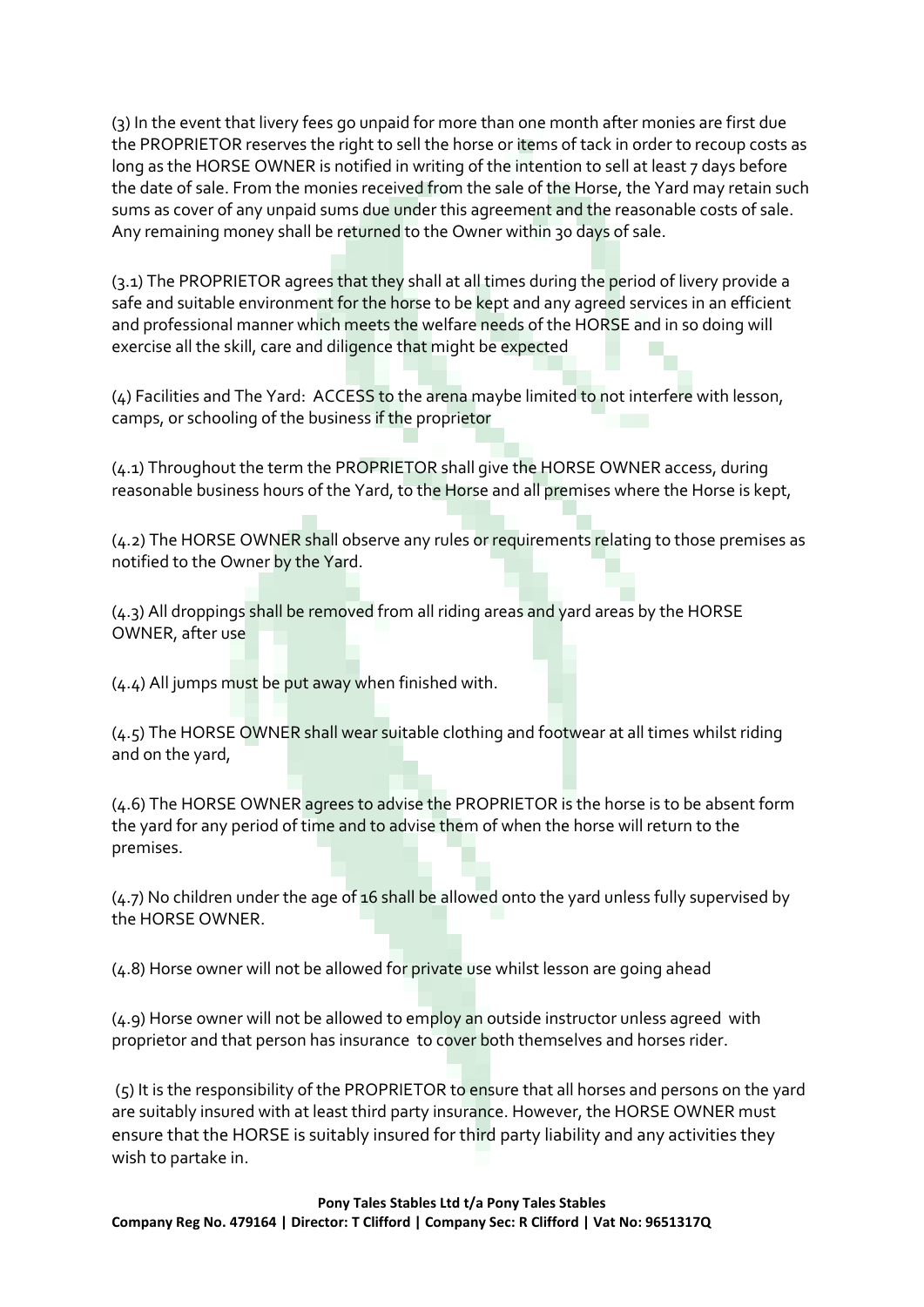(5.1) Horse owner is not permitted to ride or lunge without suitable safety clothing, i.e. hats, boots etc.

(5.2) Horse owner is not permitted to use any other person's equipment without consent

(5.3) Horses owner is not allowed to use the grazing fields unless agreed with PROPRIETOR

| (6) Veterinary and Other Services: |  |  |
|------------------------------------|--|--|
| <b>Farrier Details</b>             |  |  |
| Vet Details                        |  |  |
|                                    |  |  |

(6.1) It is the responsibility of the HORSE OWNER to ensure that the HORSE is suitably shod at all times.

(6.2) It is responsibility of the HORSE OWNER to ensure that the HORSE is fully vaccinated- as required- for Equine Influenza and Tetanus.

(6.3) The cost for all veterinary, farriery and alternative treatments lie solely with the HORSE OWNER.

 $(6.4)$  The HORSE OWNER agrees to abide by the worming programme as laid out by the PROPRIETOR. The responsibility of the worming costs lies solely with the HORSE OWNER.

(6.5) In the event that the PROPRIETOR believes the HORSE is in need of farrier or veterinary treatment they reserve the right to contact their own veterinary surgeon or farrier to undertake treatment provided that the PROPRIETOR has made all reasonable attempt to contact the HORSE OWNER before this decision is made. The responsibility of any arising costs lies solely with the HORSE OWNER.

(6.6) The HORSE OWNER will not instruct a member of staff to carry out additional work as stated in the type of livery option. If the HORSE OWNER does instruct a member off staff to carry out additional work without the PROPRIETORS advance permission, the PROPRIETOR reserves the right to charge an hourly rate of €20.00 in addition to the livery cost. This will be paid weekly.